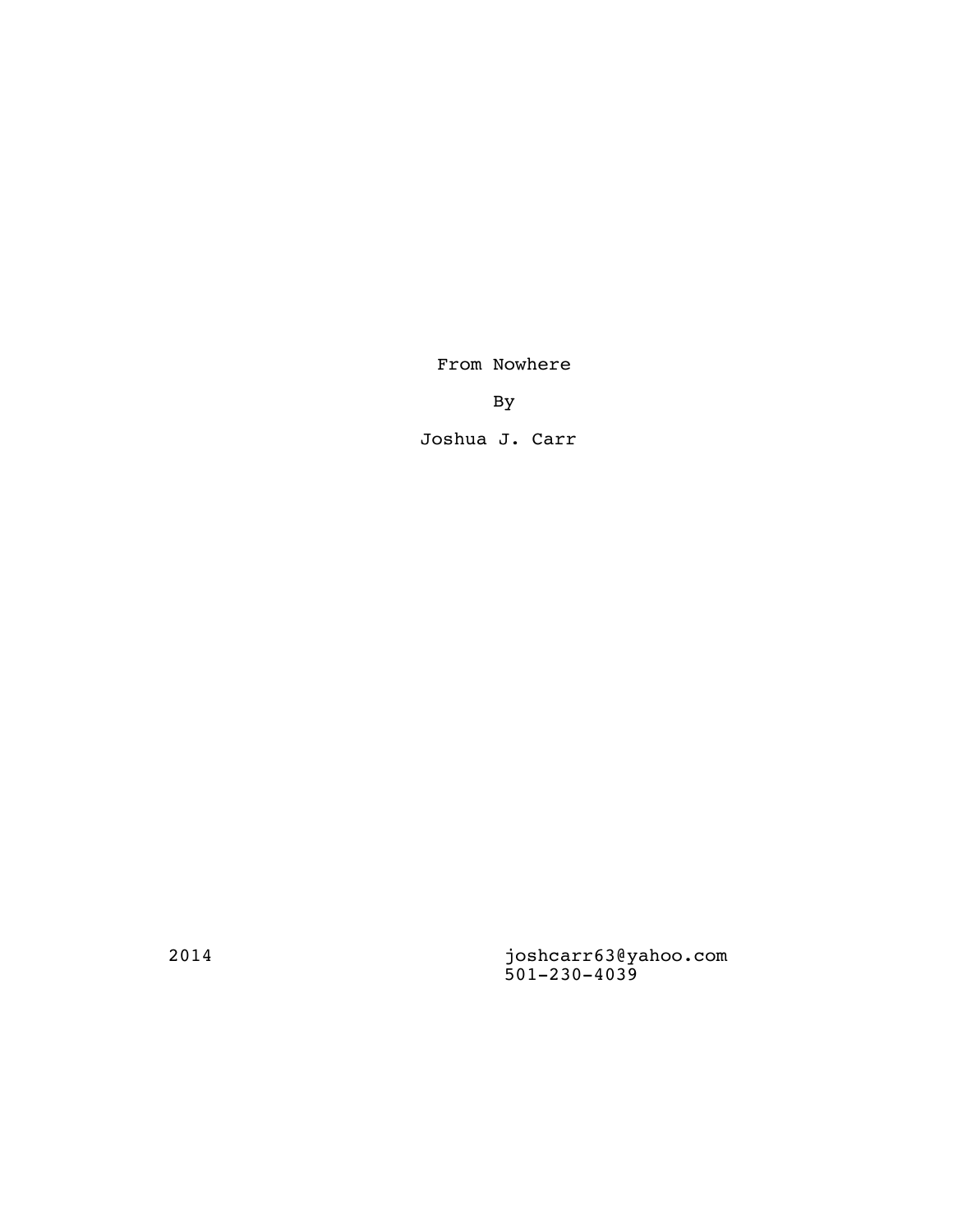## INT. BARE APARTMENT, MORNING

We hear a loud, siren-like sound, and we cut to a shot of a bullhorn-like speaker on a pole outside in the street. We see a top down view of a bed. A young woman, SARAH (early-mid 20's, pretty but completely unconcerned about it), is laying on it, and she awakens with the sound of the siren.

SARAH

 $(V.0.)$ 

For a population living an existence of so little consequence, waking up on time is considered inexplicably important.

SARAH rises from the bed and looks out the window. We see a bleak industrial landscape, very muted colors. There are men in uniform holding weapons standing every few yards. It is quickly established that wherever we are, it is a police state, and the regular citizens seem fairly miserable.

CUT TO:

## INT. SARAH'S BATHROOM, MORNING

SARAH is in the shower (we only see from the shoulder's up), but it is sufficient to notice only a trickle of water coming from the shower head, and from SARAH's shivering it is obviously not particularly warm water).

### SARAH

(V.O.) We've all been going through the motions for so long now, we could do it in our sleep. I wish The Order would let us sometime...at least then we could dream while we do it.

CUT TO:

## INT. SARAH'S LIVING ROOM, MORNING

SARAH opens a book, but we see that a portion of the pages have been cut out to make it a storage box. She pulls out a necklace, possibly a crucifix (while religious symbolism would be effective, this is not intended to be too heavy-handed or on-the-nose in that direction--therefore the nature of the necklace is at the director's discretion) and kisses it, carefully putting it back in its hiding place.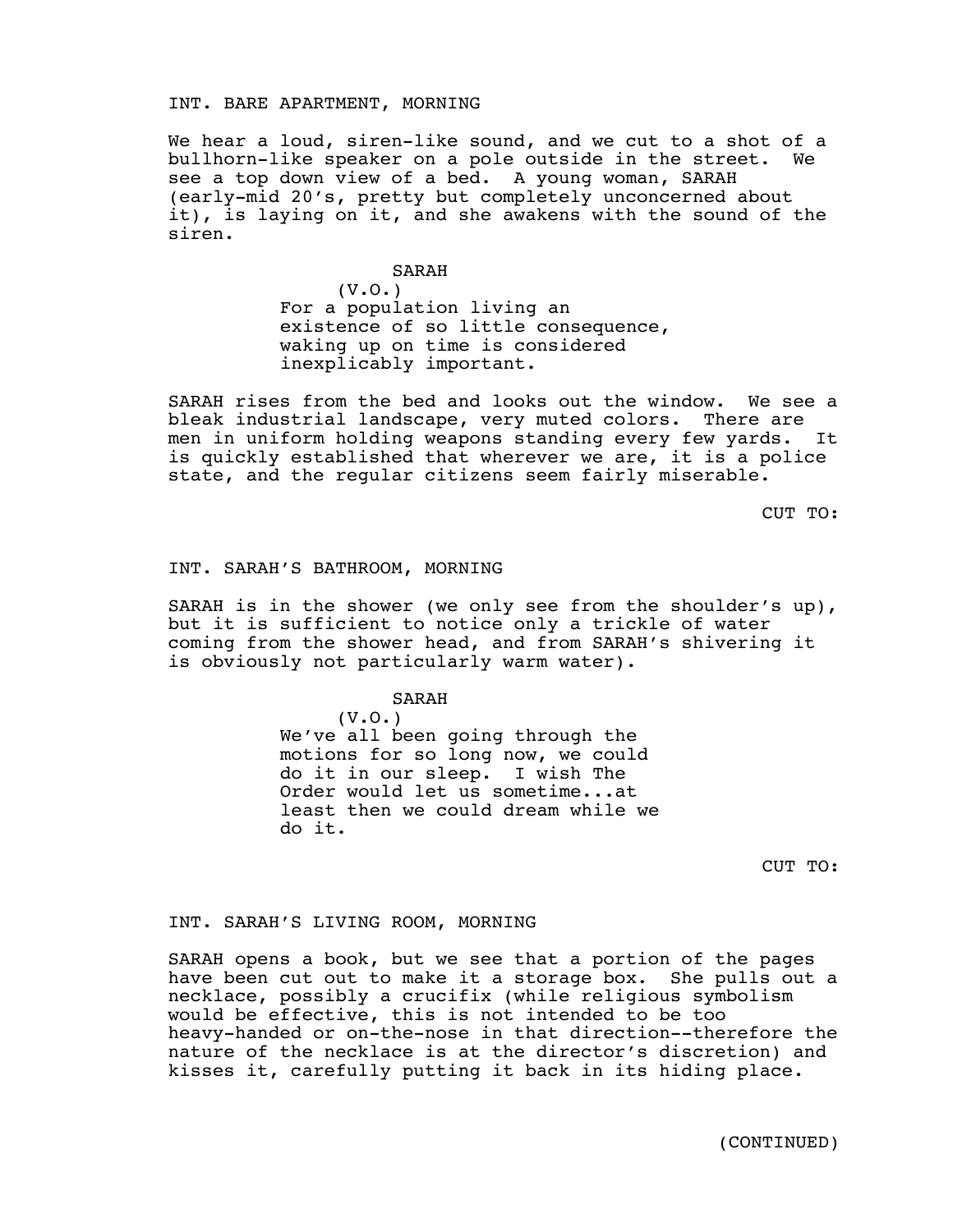# SARAH

(V.O.) It's hard to remember how life was before. I just know it was different...but once you fall into a routine it's easy to change your impression of how things are SUPPOSED to be.

CUT TO:

# EXT INDUSTRIAL AREA, MORNING

SARAH has left her apartment and ventured into the street. She is walking and we get a better look at the people. The ordinary citizens are dressed in drab colors, and every few yards we see armed "officials".

### SARAH

(V.O.) I was just a kid when all this started. I remember life being more fun--more colorful...but I don't know if it's "The Order" that changed that or just adulthood. All I know is, every day it's the same thing. The same walk, the same views...

At this point a VAGRANT steps out of an alleyway and yells at SARAH.

> VAGRANT (Angrily) YOU SHOULD HAVE NEVER BEEN BORN!

SARAH (V.O.) ...the same conversations.

SARAH mostly ignores the VAGRANT, and continues walking. We get the impression that these interactions may have bothered her at first, but by this point she is so used to it and convinced that the VAGRANT is crazy and that it is just part of her routine.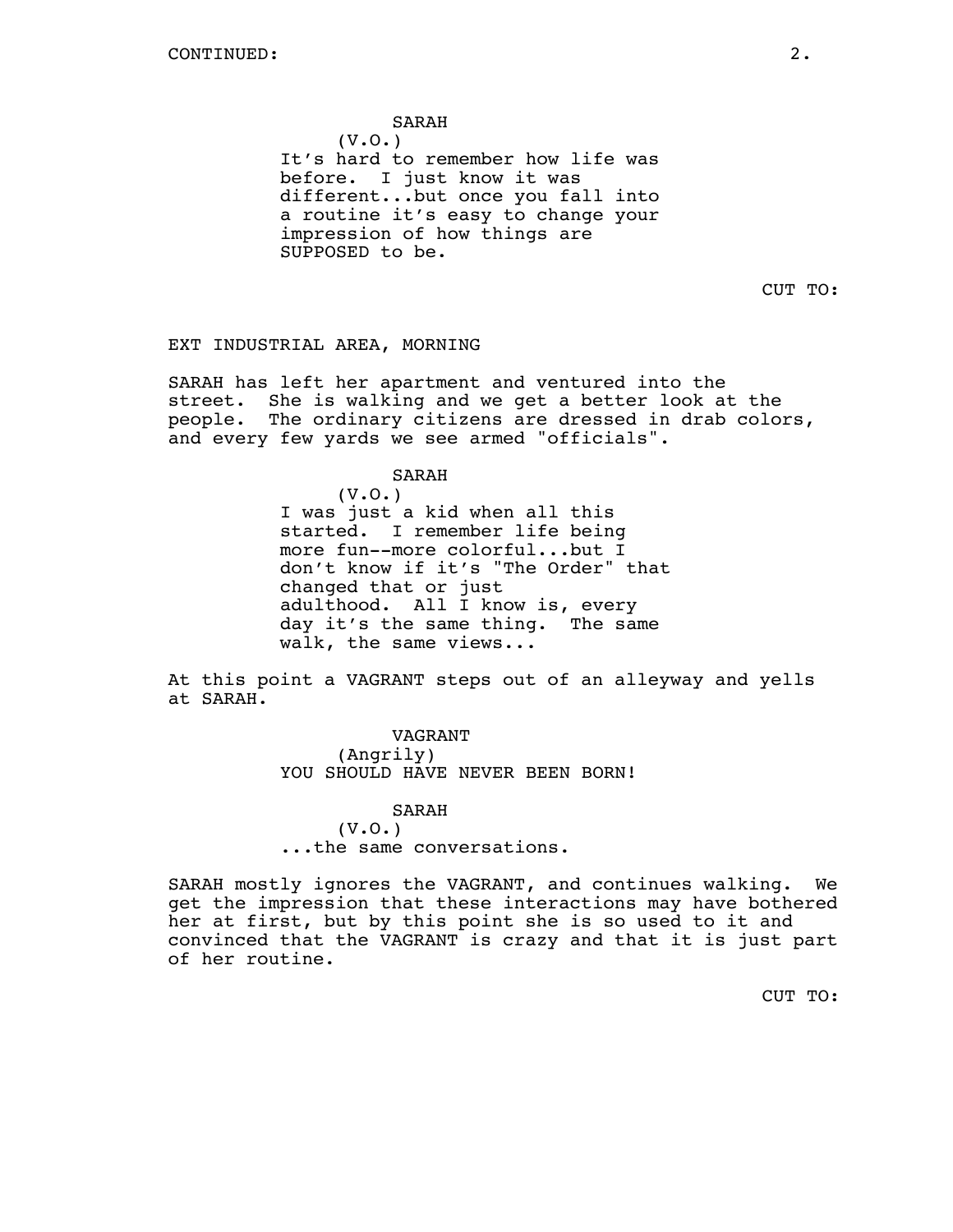We see SARAH walking down the street, observing the people around her. There are police on every corner, and posters that say "If you see insubordination, say something."

### SARAH

(V.O.) This all started about ten years ago. Some terrorists set off a bomb in Washington, D.C. Over a million people were killed, including all but a handful of politicians. The ones who were left decided that things needed to change.

SARAH continues walking, and arrives at her destination, where a line has formed outside the door.

# SARAH

 $(V.0.)$ The first thing The Order did was undo some of the "mistakes" that those who came before them had made. "Liberty", they decided, was too precious to be entrusted to the masses. Too many mistakes would be made. The responsibility was too great.

CUT TO:

INT SOUP KITCHEN, DAY

We see a close-up of a tray, and an unappetizing ladle-full<br>of gray goop is unceremoniously dumped onto it. The camera of gray goop is unceremoniously dumped onto it. pulls back to reveal that SARAH is the recipient.

#### SARAH

(V.O.) A surprisingly large number of people agreed to that. As long as the government met their basic needs, the loss of freedom was a small price to pay for being relieved of all personal responsibility.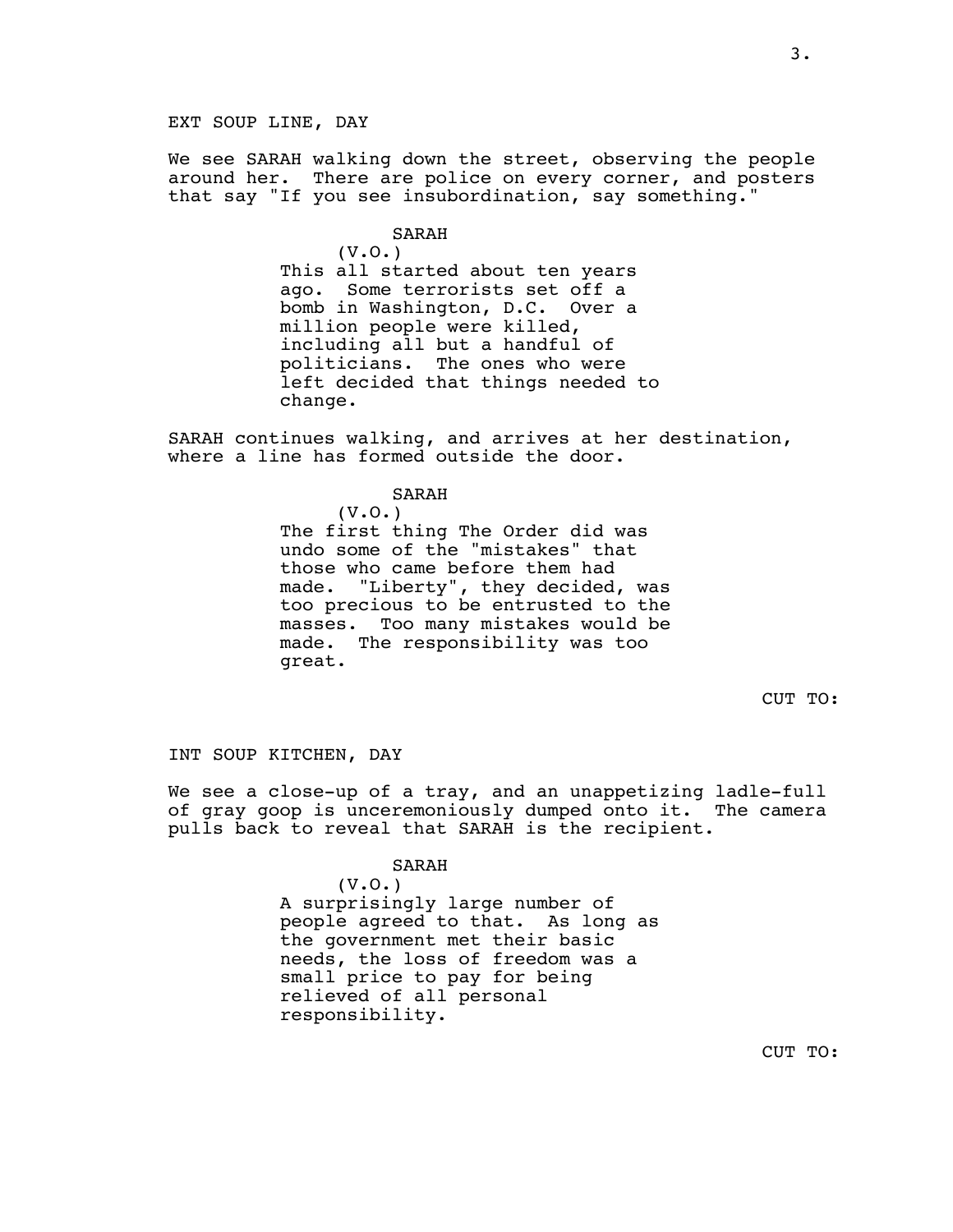EXT. STREET, DAY

SARAH has left the soup kitchen and is now walking elsewhere.

> SARAH  $(V.0.)$ Not everyone wanted to go along with it. A few raised resistance, and were never heard from again.

SARAH walks past a wall, riddled with "missing" posters of people--implied to have disappeared for this reason.

> SARAH (V.O.) After a while, most people lost their nerve, no matter how unhappy they were.

INT. BARE APARTMENT, MORNING

The siren goes off again, and we have a nearly identical shot of SARAH waking up again, starting a new day.

CUT TO:

INT. SARAH'S BATHROOM, MORNING

Again, we see SARAH shivering in the shower.

CUT TO:

INT. SARAH'S LIVING ROOM, MORNING

Again we see SARAH pull out the necklace and kiss it.

CUT TO:

EXT STREET, DAY

Again SARAH walks past the VAGRANT, who promptly yells at her.

> VAGRANT IT WOULD ALL BE BETTER WITHOUT YOU!

SARAH doesn't react, but continues walking.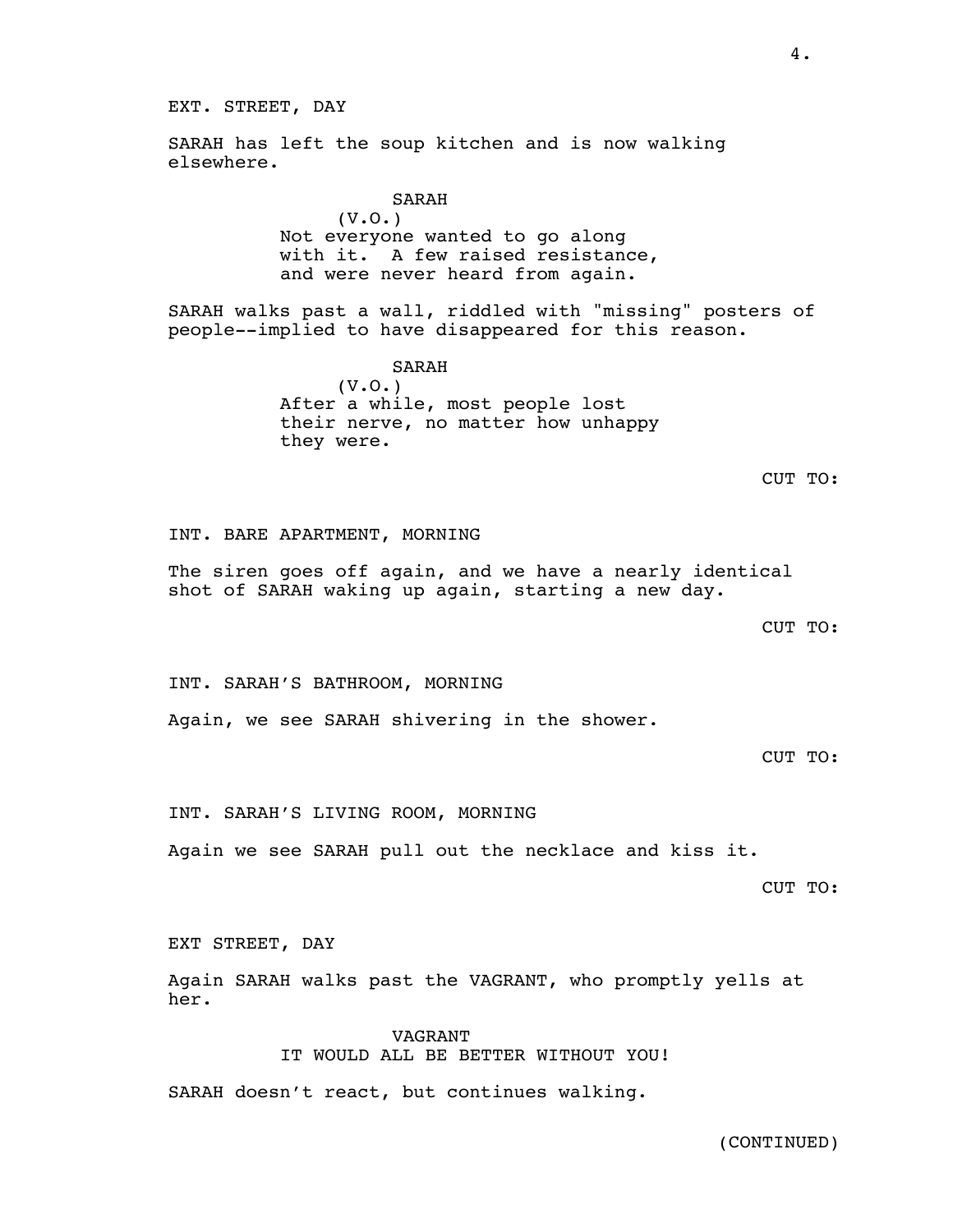# INT SOUP KITCHEN, DAY

The slop is splashed onto her tray again. This time, though, we follow SARAH to a table, where she is conspicuously alone. She looks around at some of the other tables.

# SARAH

 $(V.0.)$ People are very divided here. Divided by how they look, what they like, how they think. People grasp onto anything that makes them different, and huddle together with others like them. The Order does nothing to discourage that. I guess when you can convince a person to define themselves as anything other than just a person, you can convince them to do anything. And if you convince them not to trust anyone outside of their circle, you've got them right where you want them.

We see a circle of people about SARAH's age, laughing and conversing. A girl approaches the circle, and the circle promptly opens up allowing her a place in the conversation. SARAH approaches the same group, but is ignored. She stands politely for a moment waiting to be acknowledged, but it never comes.

# SARAH

 $(V.0.)$ The politicians have created more victims and villains out of thin air than all of the storytellers in the world.

CUT TO:

### INT. BARE APARTMENT, MORNING

Again, the siren goes off, and SARAH awakens.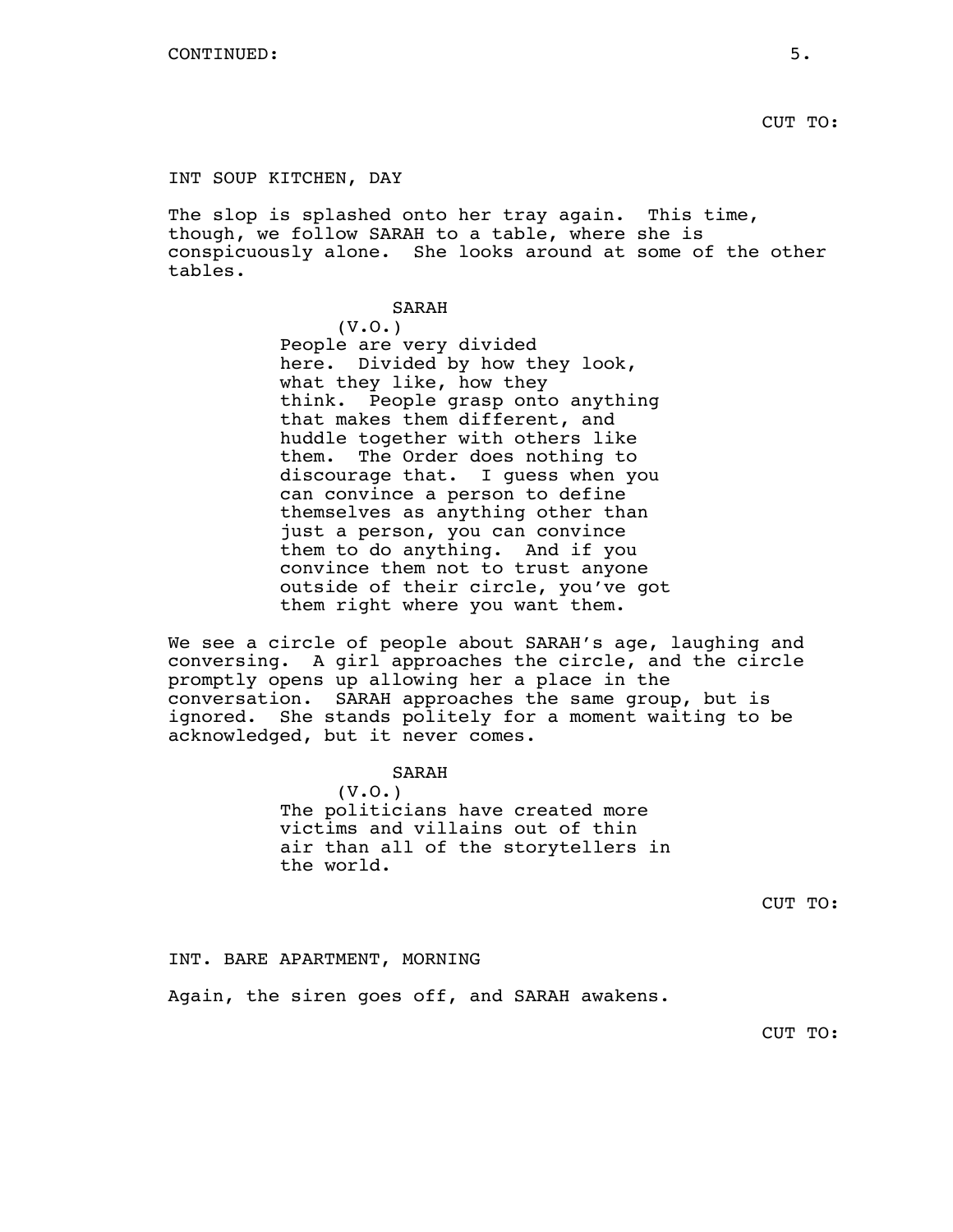A quicker shot of SARAH kissing the necklace.

CUT TO:

EXT. STREET, DAY

SARAH is walking out of the apartment, when she sees a group of officials beating a teenage boy. She stops to look.

> OFFICIAL  $#1$ Move along, miss--this doesn't concern you.

TEENAGER (To SARAH) Please--help me!

OFFICIAL #2 (Striking the boy with a nightstick) Shut up!

TEENAGER I didn't do anything!

SARAH starts to object, but is cut off.

OFFICIAL #1 I am NOT going to warn you again, lady. Move along. NOW!

SARAH hesitates, but ultimately complies. Tears fill her eyes as she walks away, obviously ashamed of herself for not being more courageous. She walks down the street, where she is confronted (as usual) by the VAGRANT.

> VAGRANT YOU'RE ABSOLUTELY WORTHLESS, YOU KNOW THAT?

Today, though, SARAH is in no mood to ignore him. Today she turns to him and snaps back.

> SARAH Why are you always saying these things to me? Leave me alone--you don't even know me!

The VAGRANT seems surprised that SARAH has finally confronted him...and she is equally surprised with his articulate response.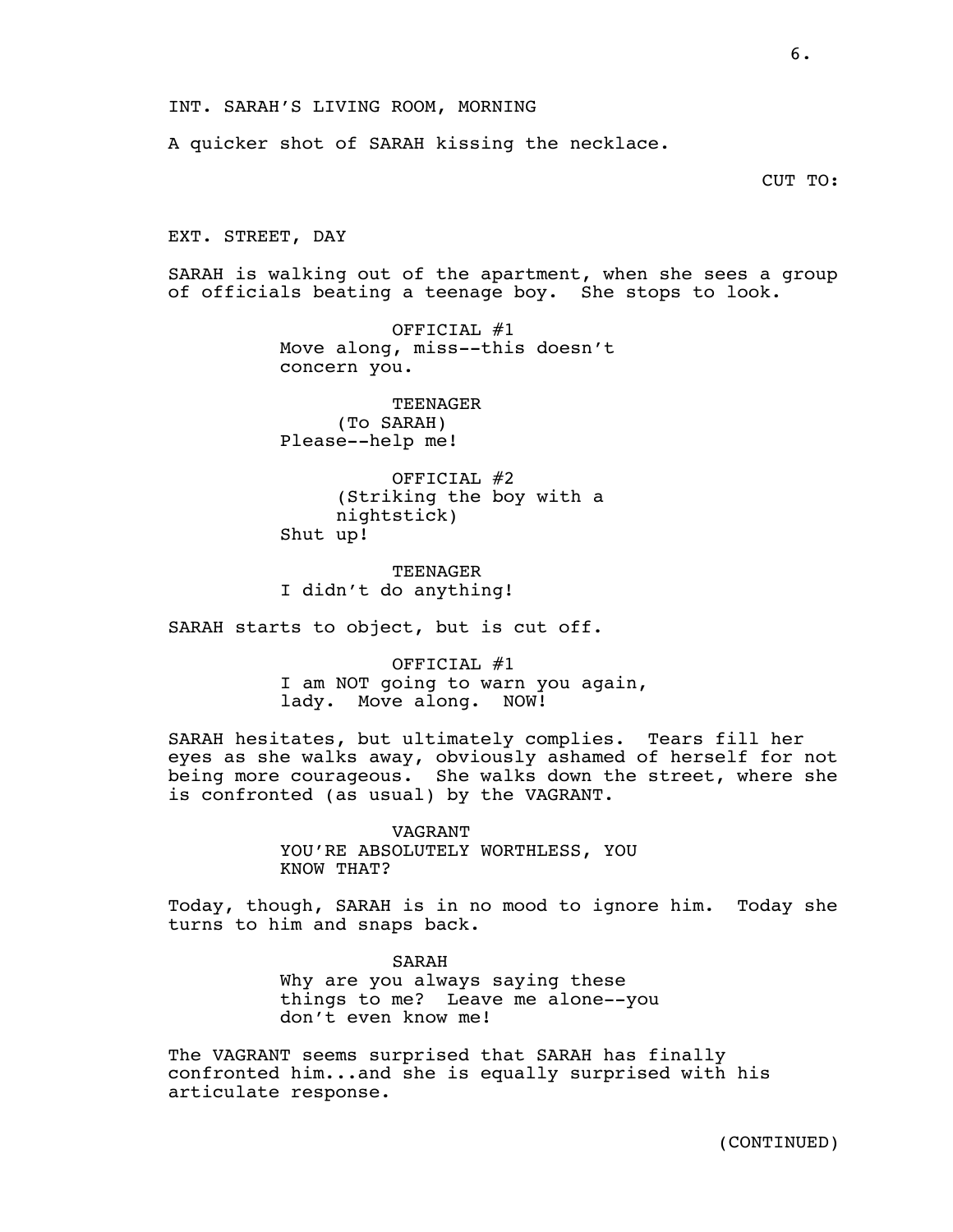VAGRANT I know you a lot better than you think I do, Sarah.

SARAH How--how do you know my name?

VAGRANT I've been watching you for a long time.

SARAH is understandably creeped out by this, and turns to walk away.

> SARAH Just stay away from me, ok?

She starts to walk away, but his next words stop her.

VAGRANT What if I told you none of this was meant to be?

SARAH pauses, but she does have some curiosity.

SARAH (Turning back to him) I'd say you were crazy...but I already knew that.

VAGRANT No...I'm not crazy. I'm just from someplace other than here. Someplace where that bomb never went off.

SARAH Look...I've got to go...

## VAGRANT

We both know you have absolutely nowhere of consequence to be, and that you won't be missed when you don't show up there...so indulge an old man, won't you? Hear me out, and I promise I will never yell at you again.

SARAH You've got 5 minutes.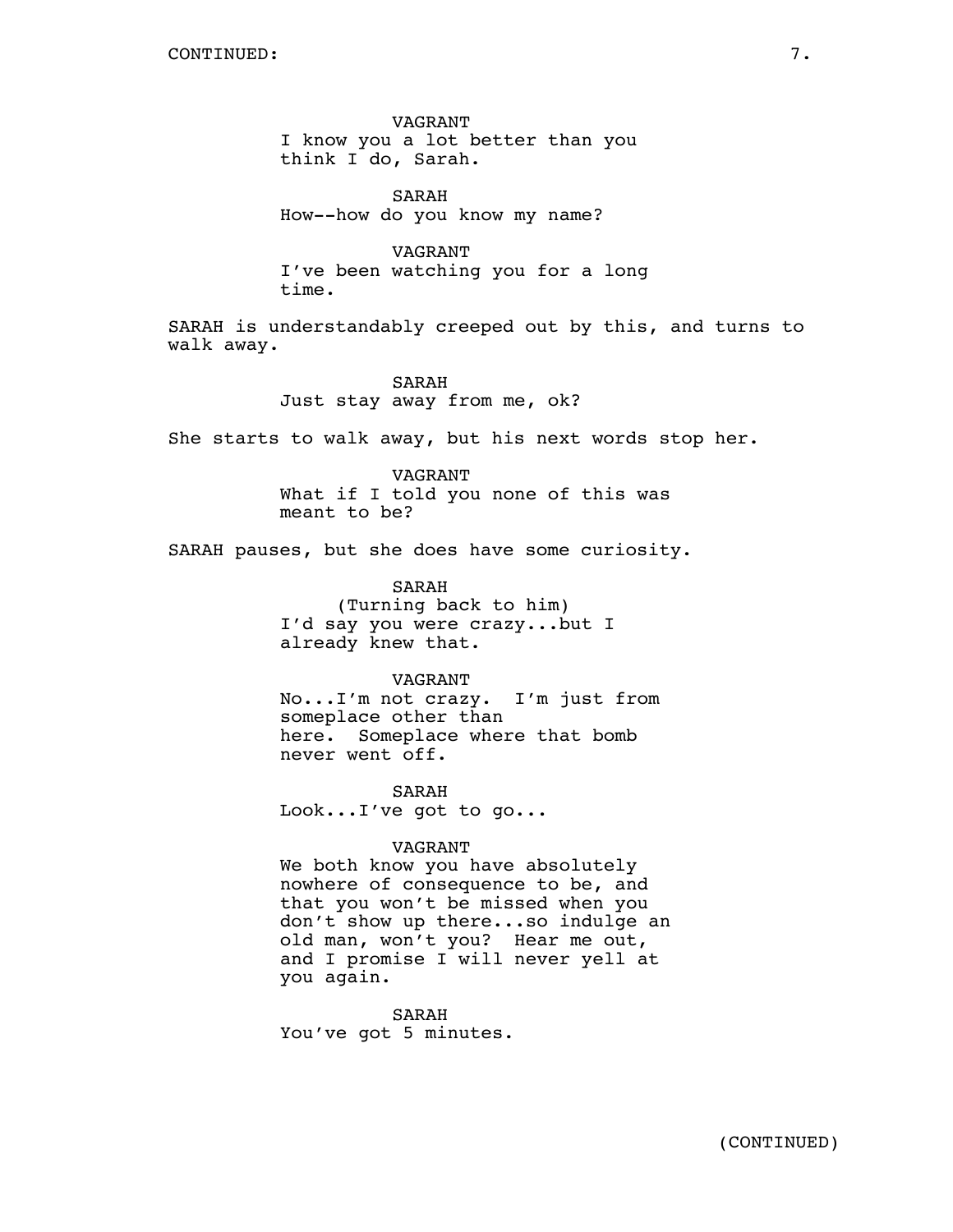#### VAGRANT

Very well. Now where was I? Oh yes...where I come from, the bomb never went off. We wanted it to, though. It took a lot of planning, and to have it thwarted was...disappointing...to say the least.

CUT TO:

INT. POLICE STATION, DAY

A young cop busts into his captain's office. The young cop is JAMES CHASE.

# VAGRANT

 $(V.0.)$ The blame for our plan's failure rests on one man--an idealistic young police officer named James Chase.

JAMES Chief! You know that hunch I was following?

CHIEF You mean the crazy one about a terrorist conspiracy?

JAMES That's the one...I just got a lead that it's a lot bigger than I thought. I've got to get downtown, I need a backup team, stat!

CUT TO:

EXT ROOFTOP, DAY

JAMES is busting through a door to the roof of a tall building based on his lead, and he was not misinformed. There, on top of the building, is a suitcase nuke, with a timer counting down less than a minute. He frantically gets on his phone, and is requesting unheard instructions as the VAGRANT continues his story.

> VAGRANT  $(V.0.)$ That bomb was a master plan. We could blame it on (MORE)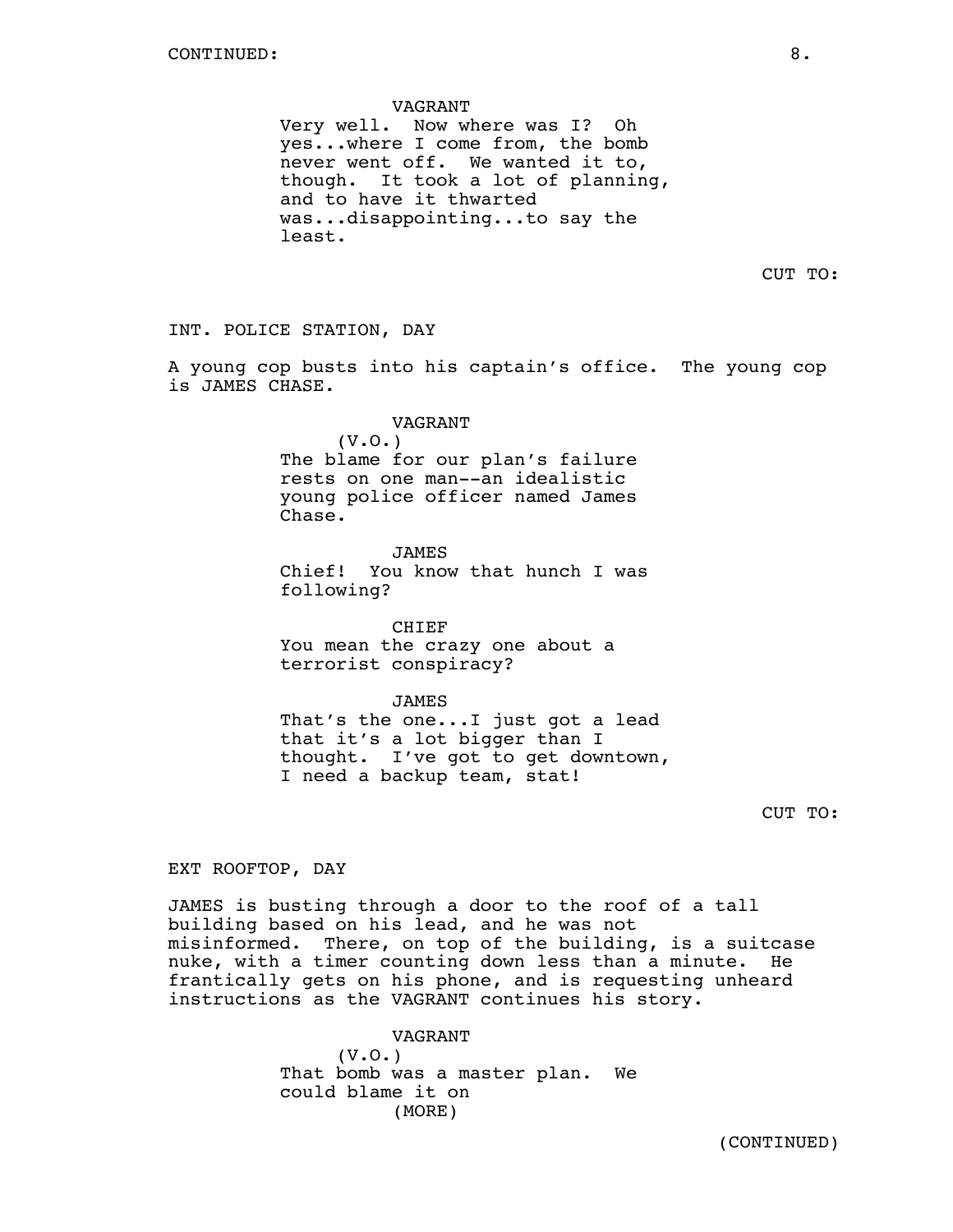## VAGRANT (cont'd)

terrorists...which ones were of no consequence. Any fringe group that we could get people to be afraid of would do. From there, we could feed on their paranoia and build a new, better world...where we had absolute control to shape it as we saw fit.

JAMES (On the phone) Ok, just talk me through it...ok.

JAMES cuts a wire, and the clock stops at 1 second.

VAGRANT  $(V.0.)$ But it wasn't meant to be.

CUT TO:

INT. POLICE STATION, DAY

JAMES is experiencing the congratulations and accolades of his peers for a job well done.

### VAGRANT

(V.O.) Mr. Chase became the biggest hero in America overnight. And we...well, we didn't fare as well.

CUT TO:

## EXT. GOVERNMENT BUILDING, DAY

A news broadcast is showing the next scene, with an anchor describing what is happening as several well-dressed men are led from the building in handcuffs.

#### NEWS CASTER

This was the scene in our nation's capitol today as a group of notable politicians who refer to themselves as "The Order" were taken into custody following the revelation that they were the masterminds behind the largest attempted terrorist attack in American history. We now go live to...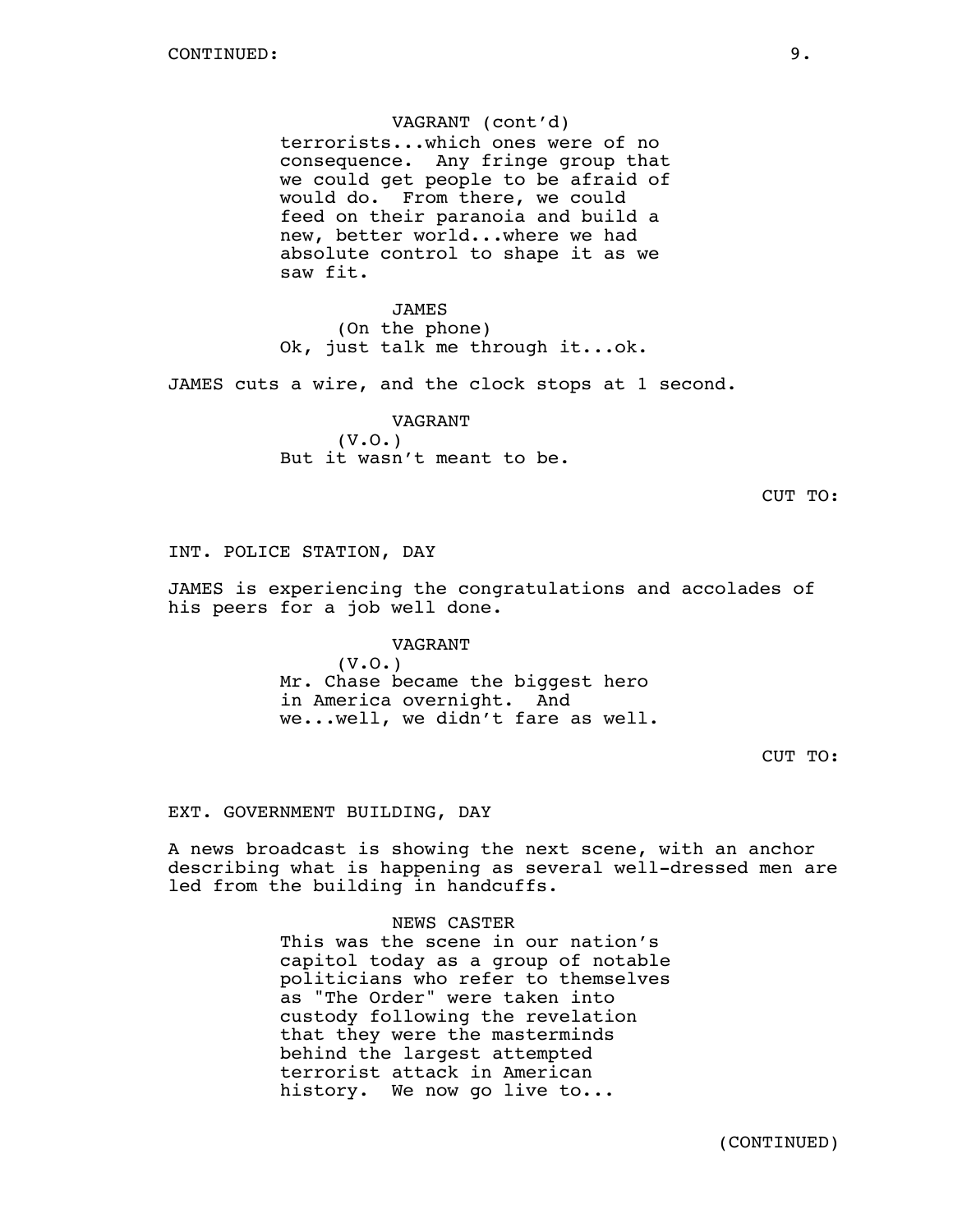The audio for the news cast is cut off by the VAGRANT's continued narration.

### VAGRANT

(V.O.) We were among the most powerful men in the nation, now reduced to pariahs. Some of us were smarter than the others, though. We managed to evade capture, but we knew our time was running out.

CUT TO:

## INT AUDITORIUM, NIGHT

# VAGRANT (V.O.) Of course, the rest of the population couldn't have been happier. They had a new golden boy to rally around, to inspire them.

We are at a ceremony honoring JAMES for his bravery. His father, JOHN--also a police officer in his dress uniform--is at the podium.

> JOHN When my son told me he wanted to be a "big city" cop, his mother and I knew he would come back home sooner or later. We knew he would do great things, but even we never imagined that he'd be back here having saved millions of lives. It is with great pride that I introduce my son, Jimmy--er, James--Chase!

There is a standing ovation from the crowd as JAMES comes to the podium, embracing his father in a warm hug before JOHN retreats to the wings of the stage. JAMES takes the podium.

> JAMES Thank you. You know, my father always told me that "the only way for evil to triumph is for good to do nothing." I don't think he came up with that himself, but--

JAMES holds the line for laughter, which the adoring crowd is happy to give him.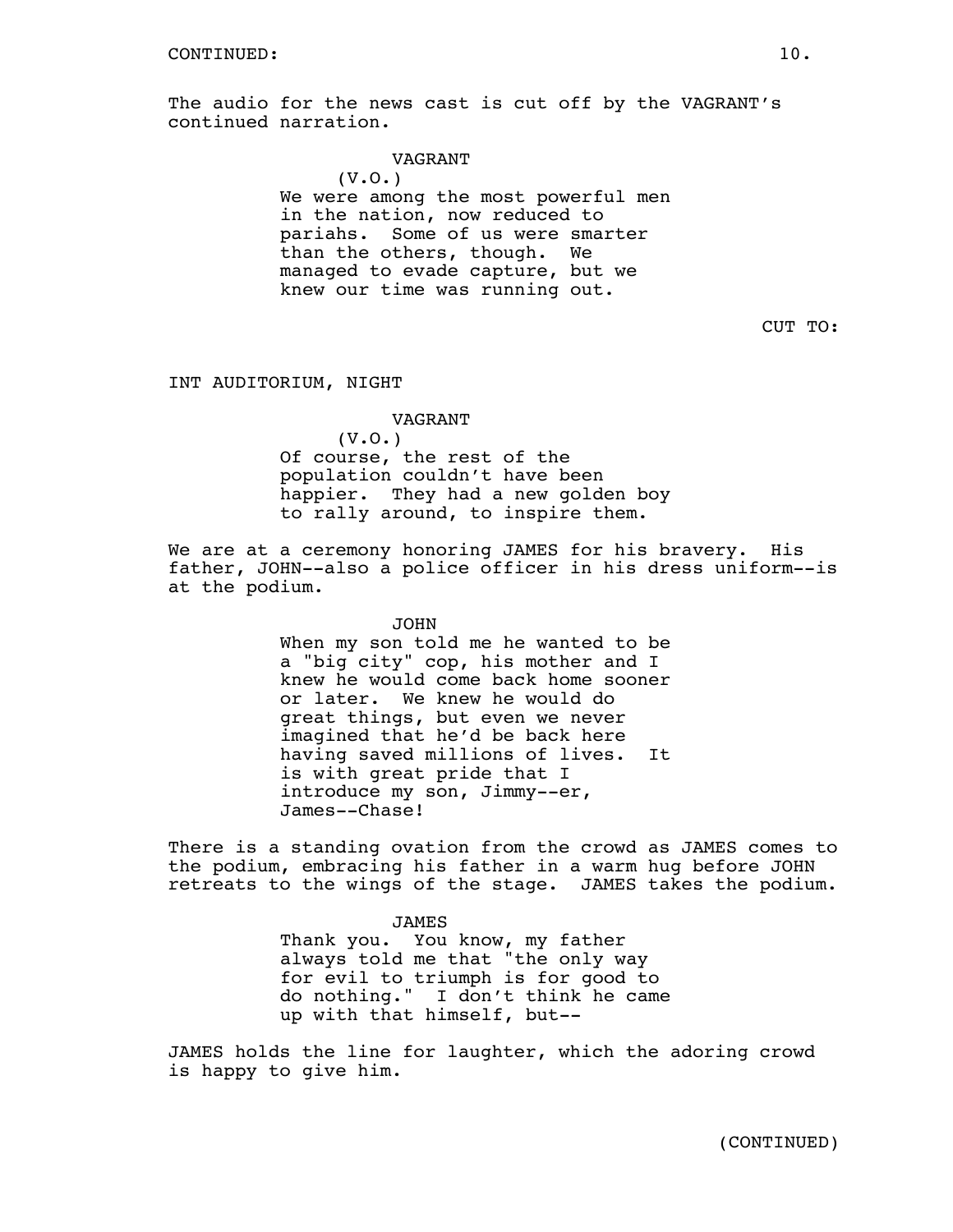JAMES --but he sure did live it.

We cut to a shot in the wings, where JOHN and his wife MELANIE are watching their son proudly, with MELANIE giving JOHN a kiss on the cheek with this line.

## JAMES

And he instilled it in me. I'm the one being honored today, but if it weren't for the skills and the values that he taught me, and the strength that I learned from my mother--

We cut back to the wing, where now JOHN is kissing MELANIE's cheek from this line.

#### JAMES

--I wouldn't be the man I am today. So please, join me in honoring THEM.

The crowd is happy to oblige, and JOHN and MELANIE join their son on stage.

> VAGRANT (V.O.) That golden boy and his perfect family were the faces of all of our failures. Oh, how we hated them! Luckily, we were able to come up with a "Plan B".

> > CUT TO:

### INT WAREHOUSE, NIGHT

We see a younger version of the VAGRANT (now clean cut and well dressed), arriving with a couple of his colleagues into the building.

> VAGRANT (V.O.) Before I became a wanted man, I worked on military contracts. I knew a LOT of secrets. I knew about technologies that very few people could imagine. I knew about one that had been discovered by accident years ago when the navy was trying to develop a cloaking (MORE)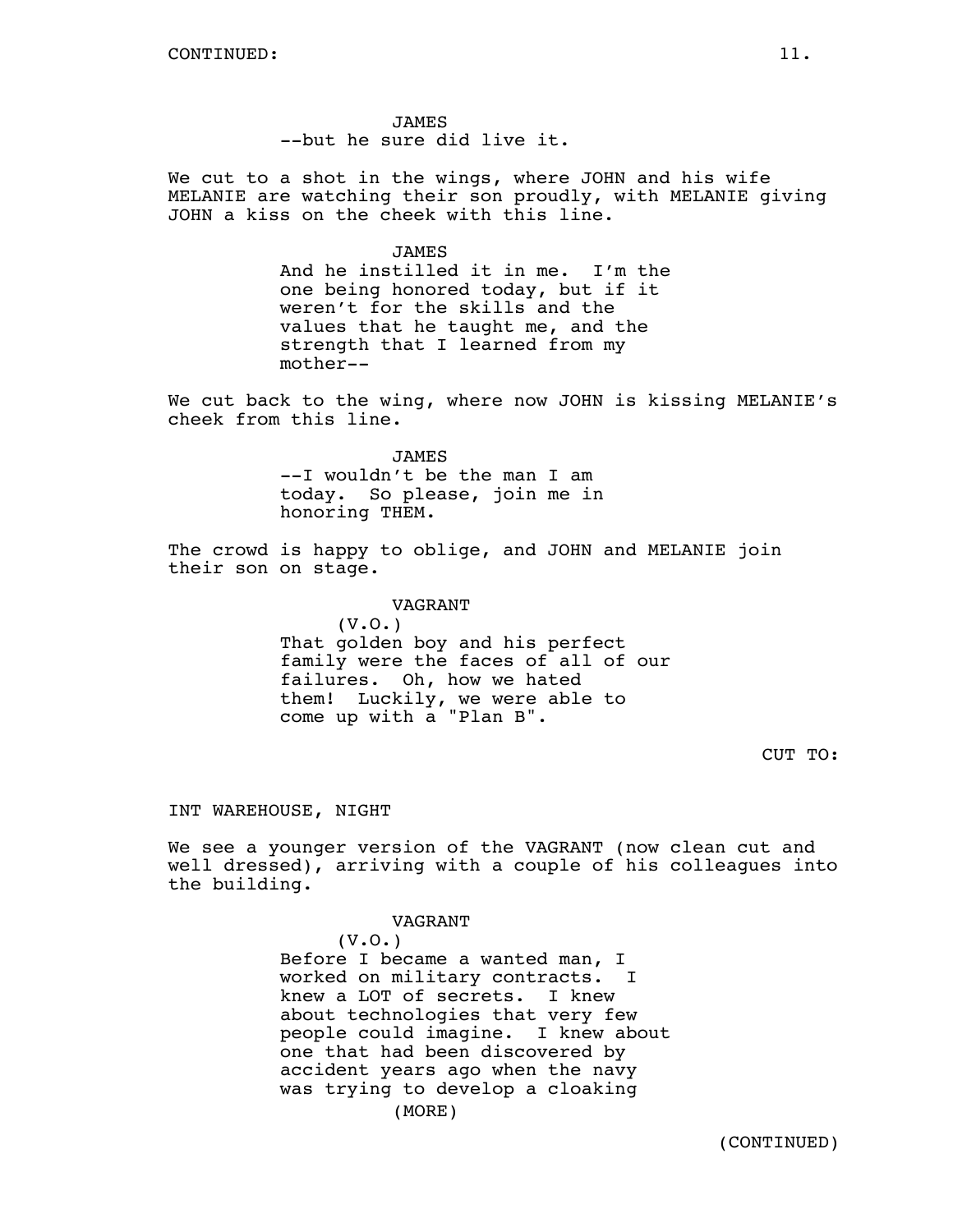VAGRANT (cont'd) device. Instead they came up with something that opened a gateway through time.

We see the men pulling drop-cloths off of some machinery.

#### VAGRANT

(V.O.) At first the mission seemed simple. Go back in time and kill James Chase. Of course, murder is messy--and the issue of DNA could have been dangerous to my younger self, so I proposed an alternative.

We--somehow--show the younger VAGRANT going back in time.

CUT TO:

EXT FIELD, DAY

The younger VAGRANT is shown waking up in a field.

#### VAGRANT

(V.O.) My solution was considerably more elegant. Why get my hands dirty killing him when I could keep him from ever being born?

CUT TO:

INT. BAR, EVENING

There are several people laughing and having a good time. We see a younger version of MELANIE hanging out with several girlfriends, and we see a younger version of JOHN enter and take a seat at the bar.

## VAGRANT

(V.O.) Finding golden boy's proud parents was simple. They became almost as famous as he was, and those stupid gossip magazines were full of stories about how they met. But this time would be different.

We see JOHN and MELANIE lock eyes from across the room, the attraction obvious and instant. JOHN flashes her a shy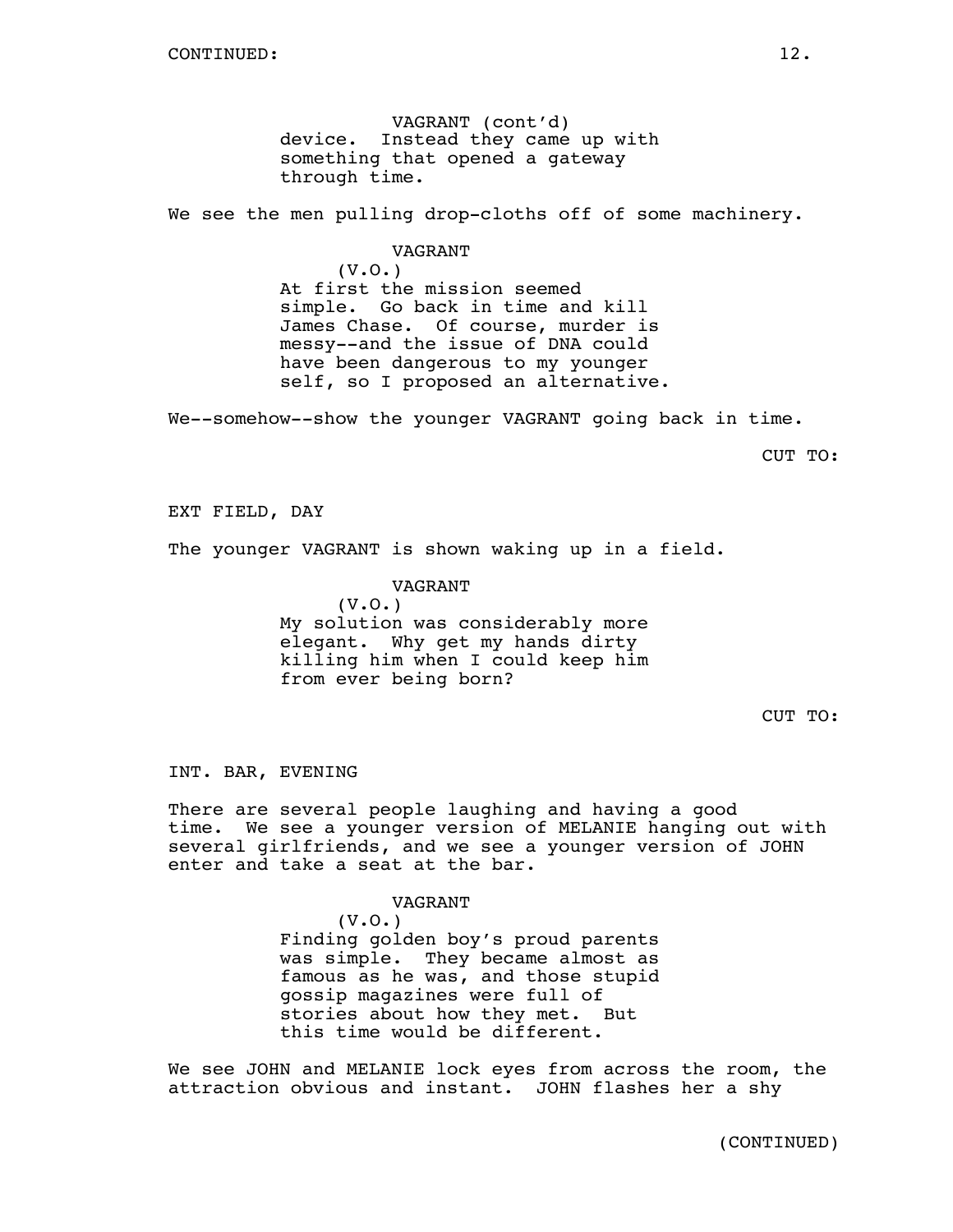smile, and she flashes a radiant, inviting smile back to him. He gets up from his bar stool to walk over to her, but as he does someone taps him on the shoulder. It is the younger version of the VAGRANT.

## VAGRANT

Hey, buddy...can you help me out? My car won't start--can you give me a jump?

JOHN hesitates, as he really wants to meet this girl. But, he's the type of guy who will never turn down someone who needs help.

> JOHN Um...yeah. Yeah, of course I'll give you a hand, pal.

As the two leave, MELANIE looks disappointed, but is quickly distracted by one of her friends. We see a close up of her laughing and having fun. From there...

DISSOLVE TO

### INT. TRAILER, NIGHT

We dissolve seamlessly from MELANIE at that moment, to a time lapse a few years later. Her face has become more aged and considerably less happy. She also has a black eye and a cut on her lip.

VAGRANT

(V.O.) That poor woman. She was meant to be the wife of a saint, and the mother of a hero. She has to have been somewhat disappointed with where she ended up.

Despite her obviously poor circumstances, MELANIE manages to smile as she puts a necklace (the same necklace we saw SARAH looking at and kissing earlier) around her young daughter's neck.

> MELANIE (To her daughter) Ok, now you need to get out of the way so I can finish dinner. You can get some milk out of the refrigerator but then I need you to go play, ok?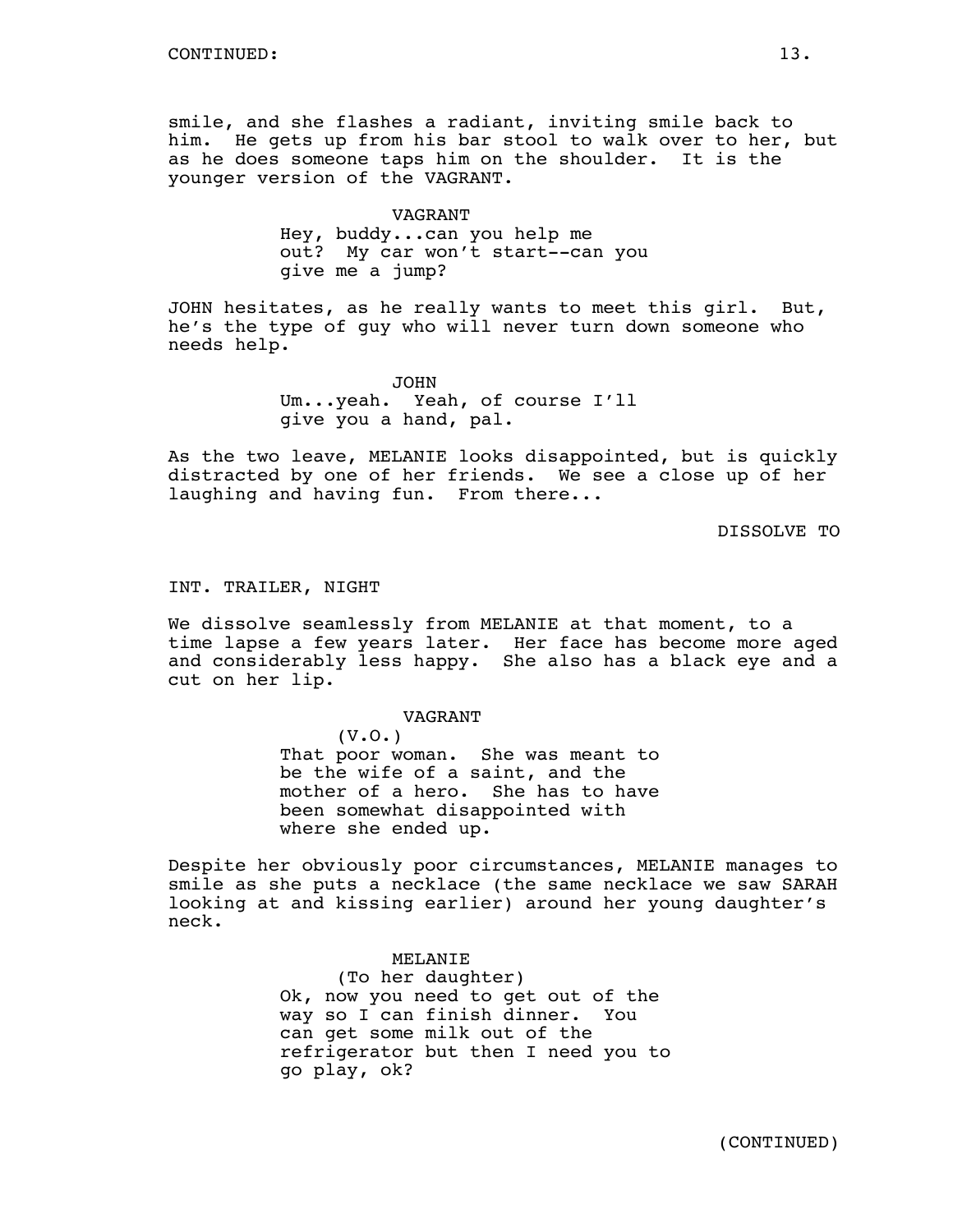The daughter agrees, and goes to the refrigerator as MELANIE works at the stove. As the daughter is reaching into the refrigerator, she causes a cardboard carton--almost full--of beer bottles to fall out and break on the kitchen floor.

# MELANIE (More panicked than angry) I need for you to go to your room right now. Don't argue, just go.

As the little girl goes to her room, a scruffy, rough looking man named RICH enters. He is MELANIE's husband, and the little girl's father. He has obviously been drinking.

When RICH sees the broken beer, he gets extremely angry at MELANIE, believing that she was the one who broke them.

# RICH (Irrationally angry) What did you do, you clumsy idiot!?

The little girl is revealed to still be in the hallway looking on, and what she sees is obviously horrifying.

CUT TO:

## EXT. TRAILER, NIGHT

We see RICH being loaded into a police car in handcuffs, with two men from the coroner's office loading a stretcher with a covered body into an ambulance. The little girl is led away by a social worker. The VAGRANT's younger self is shown to be watching from the street.

## VAGRANT

(V.O.) That was quite a day. Seeing as how my only job was to make sure Melanie never met John, I was able to go into retirement after that.

We get a close-up on the little girl's face, and...

DISSOLVE TO

EXT STREET, DAY

...it dissolves into the face of SARAH, who has tears in her eyes from the memory.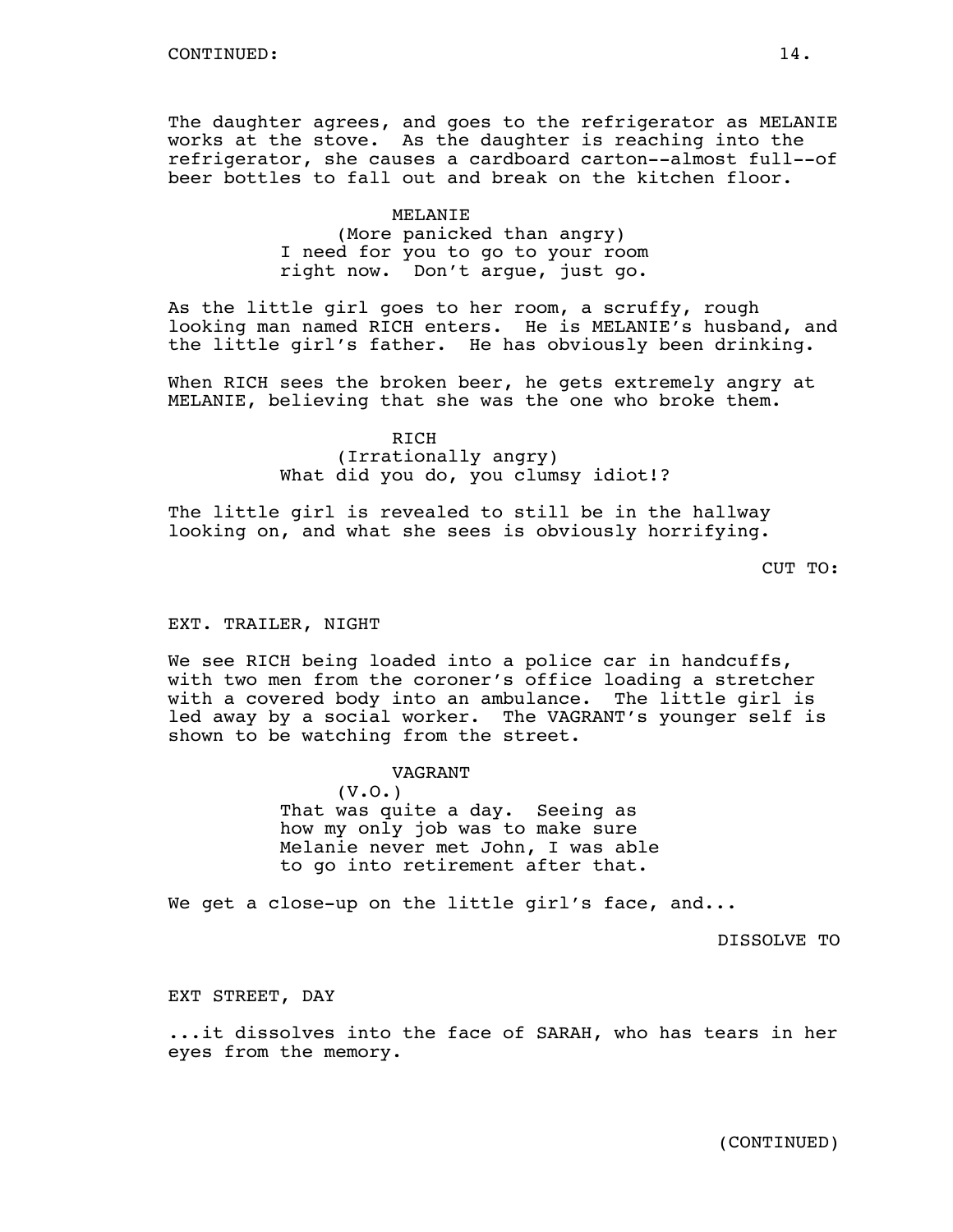### VAGRANT

And there we have it. Our brave new world. For years it seemed like a victory...but I had no idea how wrong we were. Maybe it's just because I--or at least THIS version of me--am on the outside looking in. The other me has the power I always wanted, but for me to be in this hell-hole with the rest of you I see what a mistake this all was.

CUT TO:

## EXT SECURED BUILDING, NIGHT

We see the old version of the vagrant putting his hand to a plate on the wall, with a screen showing his credentials in the form of a picture of his younger (current) self.

#### VAGRANT

(V.O.) Of course, having the same DNA and handprint as one of the leaders of this world has it's advantages...as long as I'm sneaky enough.

CUT TO:

EXT STREET, DAY

We are back on the street where the story started, and the VAGRANT has a far-away look in his eyes. He then becomes very serious, and stares daggers into SARAH.

Suddenly he pulls out a gun--which is now illegal but which he was implied to have obtained in the previous cut-scene--and it appears that he is going to use it on SARAH.

> VAGRANT (Angrily) This world needed a savior...and

SARAH flinches, bracing herself for what she thinks is the inevitable gun shot. But then...

> VAGRANT (Suddenly very sad) And it's all my fault.

all it got was YOU!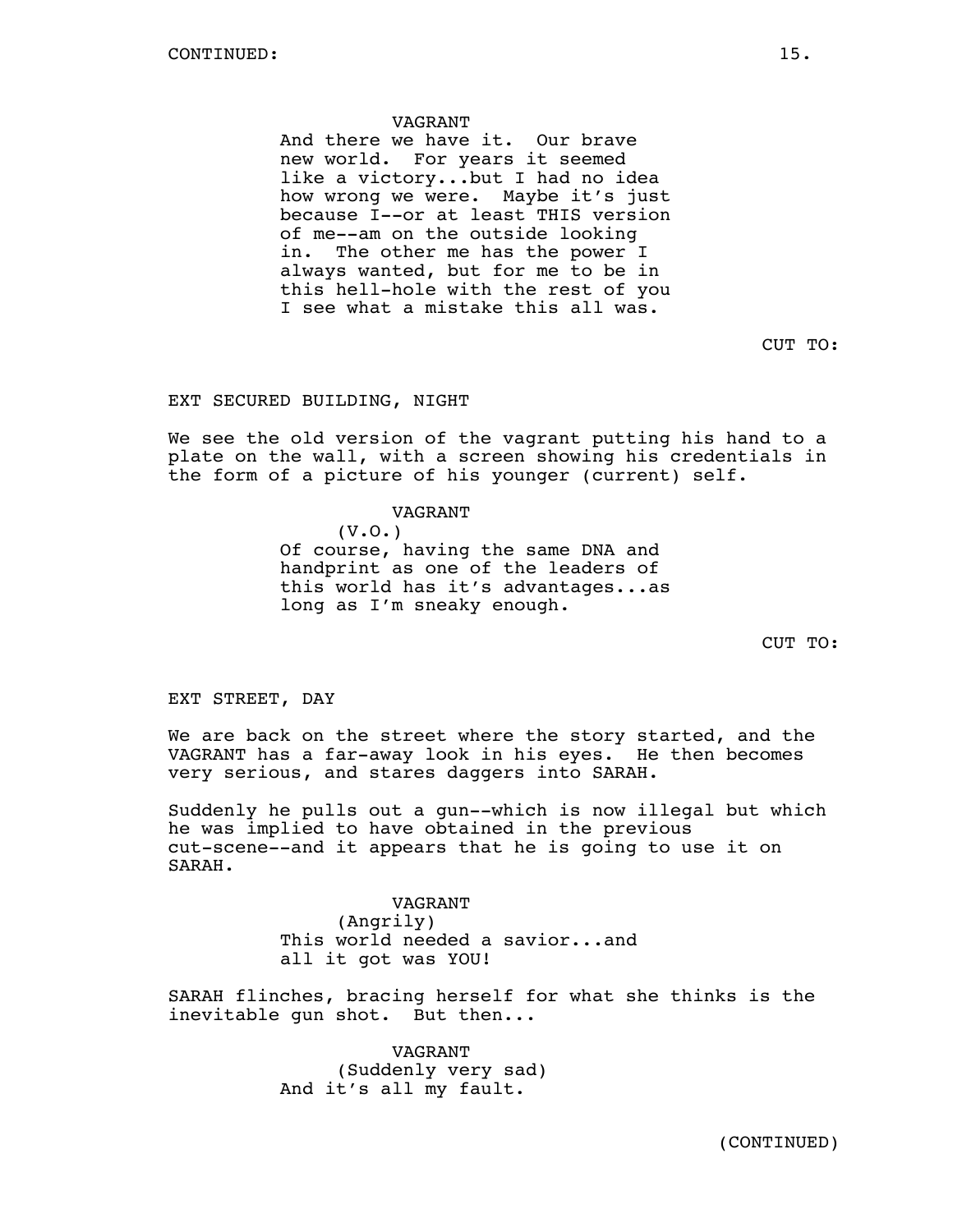With that, he puts the gun under his chin and pulls the trigger. Blood (which should be very vibrant against the gloomy, muted color) sprays SARAH in the face as she screams.

CUT TO:

EXT, SAME STREET, TIME LAPSED FORWARD A LITTLE WHILE

We see three officials loading the VAGRANT's body to take away.

> OFFICIAL #1 Where did he get a gun, anyway?

> > OFFICIAL #2

No idea.

OFFICIAL #1 Well where is it now?

OFFICIAL #2 points to OFFICIAL #3.

OFFICIAL #2 He's got it.

OFFICIAL #3 What? I thought YOU had it!

We then see SARAH walking away from them and rounding a corner, with the gun tucked in her jacket.

SARAH

(V.O.) Whether you call it "fate", or "God's Plan", trying to make sense of the world is a complicated thing.

CUT TO:

INT COZY HOME, NIGHT

We see a shot of JOHN CHASE, hugging his wife and son in the "good timeline".

> SARAH  $(V.0.)$ When times are good, people take comfort in the idea that times are SUPPOSED to be good, and that they are SUPPOSED to be happy.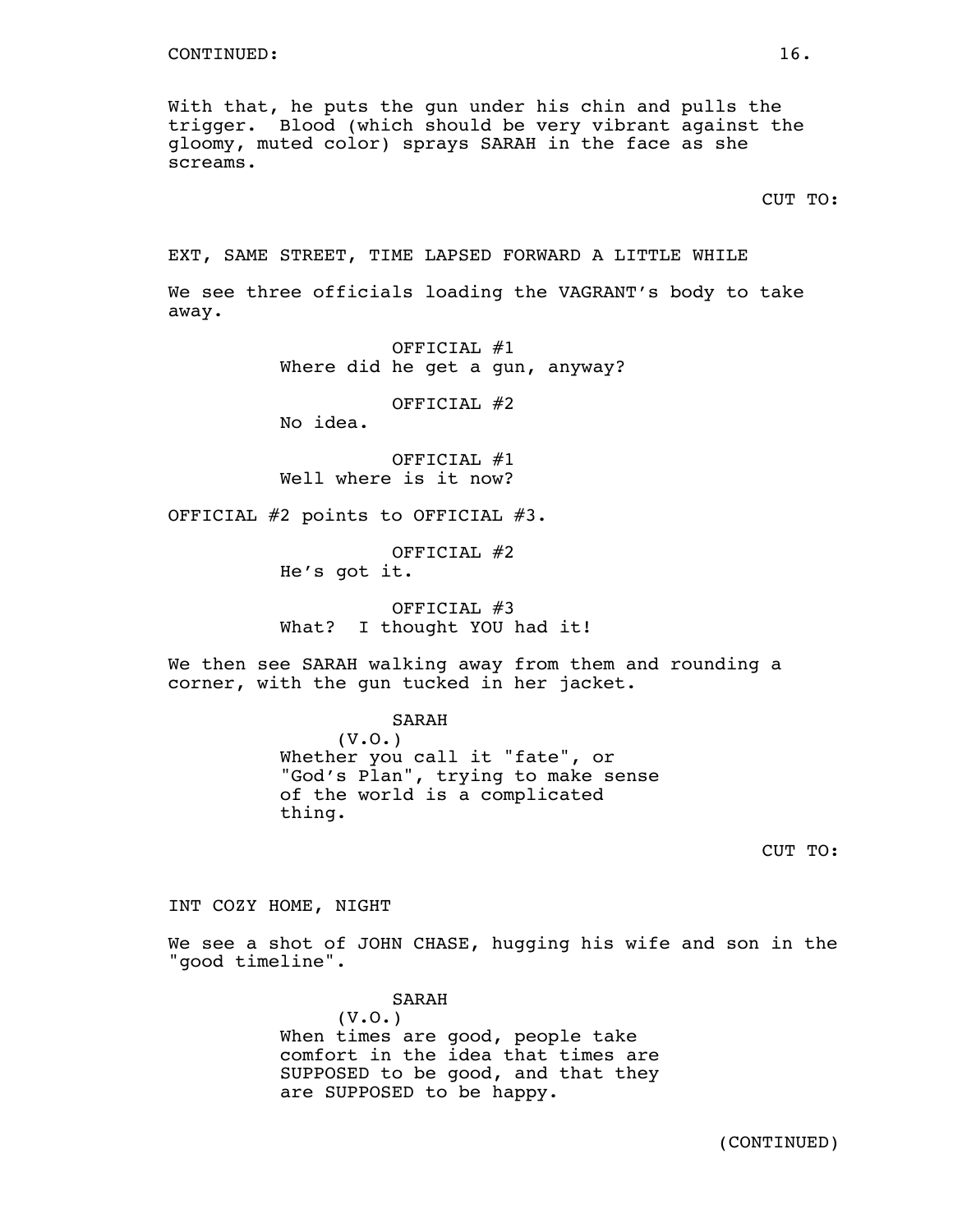We then fade from a shot of JOHN with his happy family to a shot of him in the "other" timeline (hopefully dissolved with an accuracy that makes his family seem to "disappear"). The JOHN of this timeline is no longer smiling. He looks defeated, and lonely.

# SARAH

(V.O.) The same notion that gives comfort during the happy times can be very cruel during the bad ones.

CUT TO:

EXT STREET, DAY

We see the shot of the young boy being beaten from earlier in the film.

> SARAH (V.O.) Nobody wants to believe that they were meant to be broken...

INT JOHN'S HOME, DAY

We see JOHN alone, in a very empty apartment.

SARAH (V.O.) ...or lost...

INT. AN OFFICE OF SOME SORT, DAY

We see SARAH, looking through a database of some sort and writing something down.

> SARAH (V.O.) ...or irrelevant.